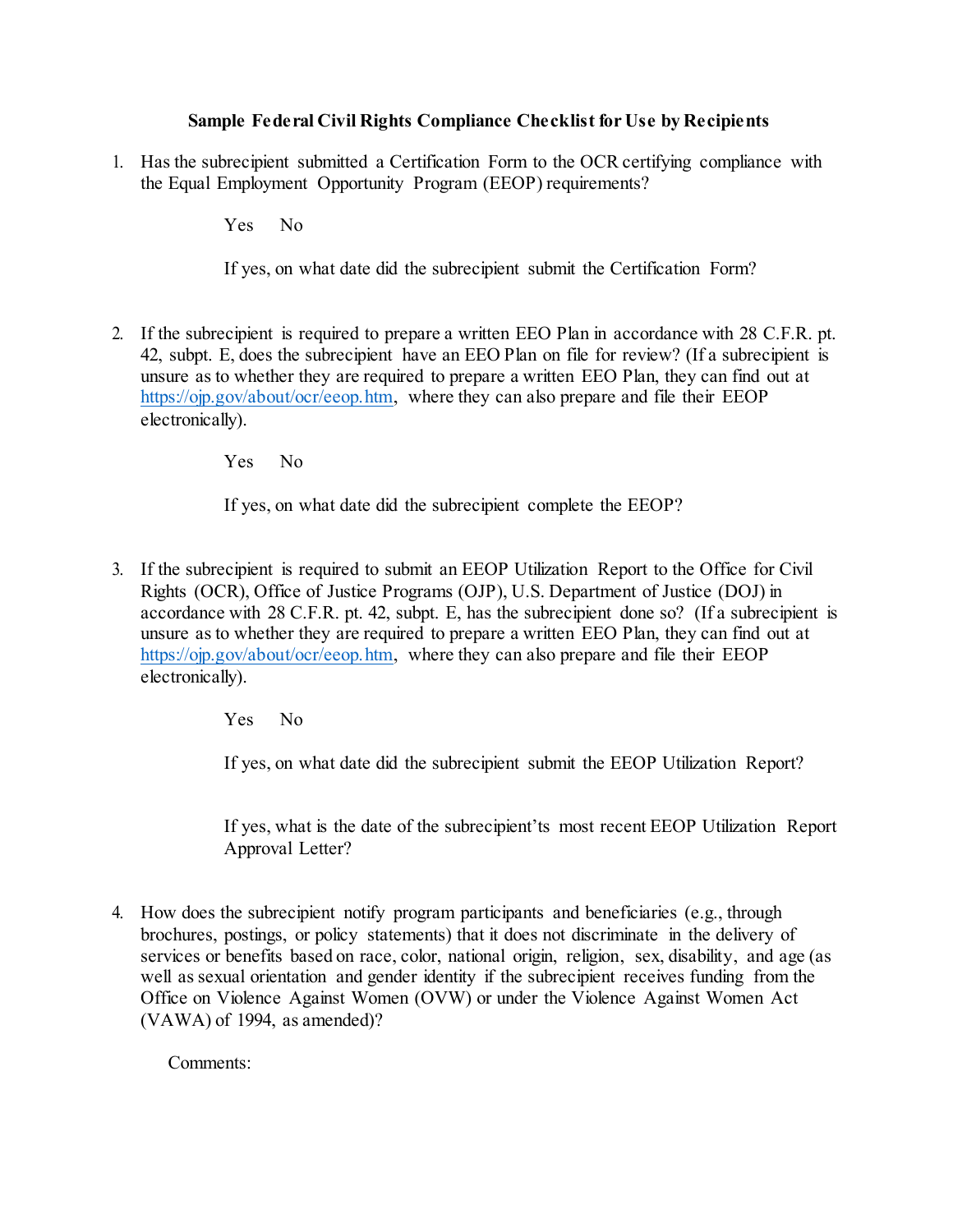5. How does the subrecipient notify employees and prospective employees (e.g., through advertisements, recruitment materials, postings, dissemination of orders or policies) that it does not discriminate on the basis of race, color, national origin, religion, sex, and disability (as well as sexual orientation and gender identity if the subrecipient receives funding from OVW or under VAWA)?

Comments:

6. Does the subrecipient have written policies or procedures for notifying employees and applicants on how to file complaints alleging discrimination by the subrecipient?

Yes No

If yes, explain these policies and procedures.

7. Does the subrecipient have written policies or procedures for notifying program participants and beneficiaries on how to file complaints alleging discrimination by the subrecipient, including how to file complaints with the [State Administering Agency] and the OCR?

Yes No

If yes, explain these policies and procedures.

- 8. If the subrecipient has fifty or more employees and receives DOJ funding of \$25,000 or more, has the subrecipient taken the following actions:
	- a. Adopted grievance procedures that incorporate due process standards and provide for the prompt and equitable resolution of complaints alleging a violation of the DOJ regulations implementing Section 504 of the Rehabilitation Act of 1973, found at 28 C.F.R. pt. 42, subpt. G, which prohibit discrimination on the basis of disability in employment practices and the delivery of services?

Yes No

b. Designated a person to coordinate compliance with the prohibitions against disability discrimination contained in 28 C.F.R. pt. 42, subpt. G?

Yes No

c. Notified program participants, beneficiaries, employees, applicants, and others that the subrecipient does not discriminate on the basis of disability?

Yes No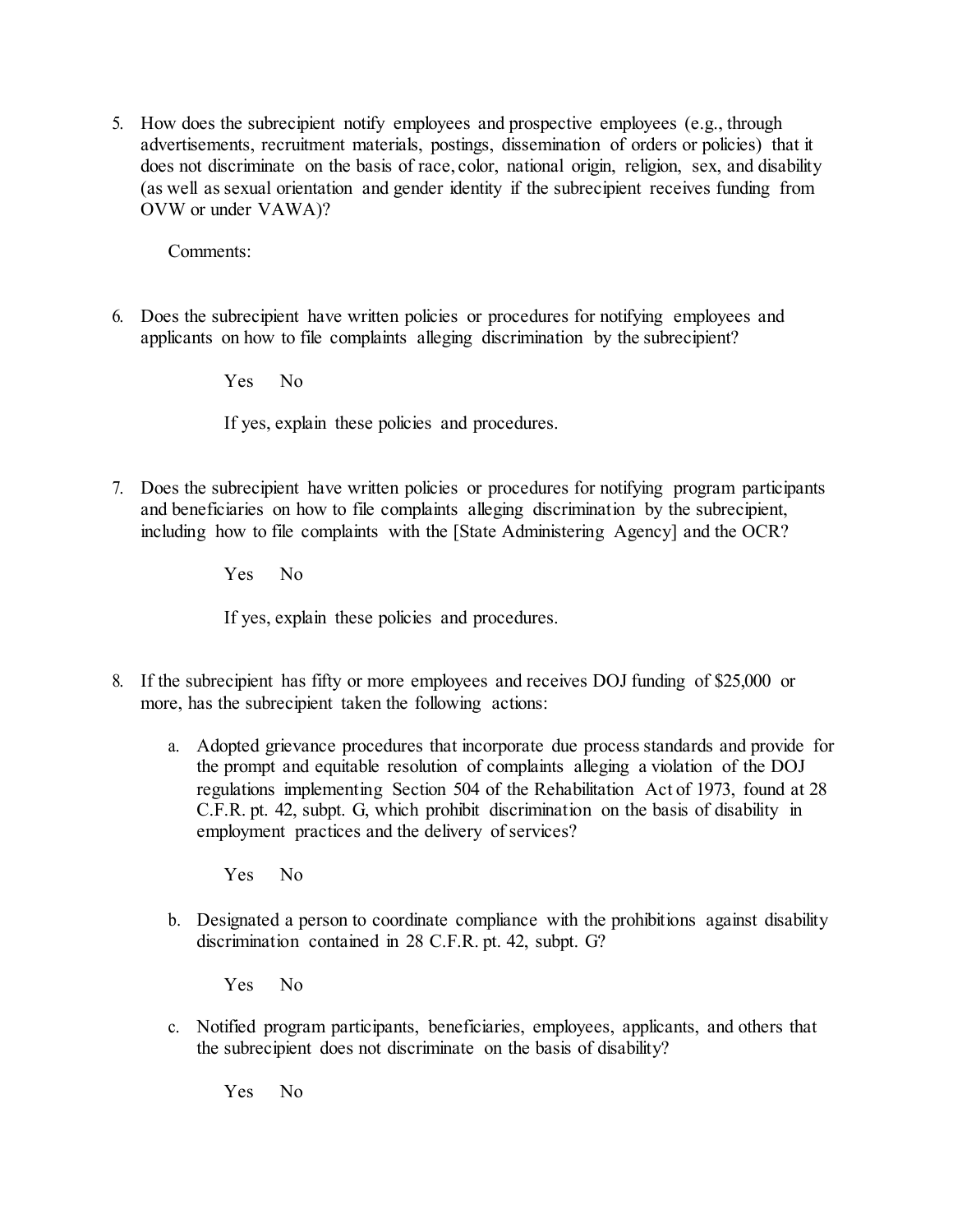Comments:

- 9. If the subrecipient operates an educational program or activity, has the subrecipient taken the following actions:
	- a. Adopted grievance procedures that provide for the prompt and equitable resolution of complaints alleging a violation of the DOJ regulations implementing Title IX of the Education Amendments of 1972, found at 28 C.F.R. pt. 54, which prohibit discrimination on the basis of sex?

Yes No

b. Designated a person to coordinate compliance with the prohibitions against sex discrimination contained in 28 C.F.R. pt. 54?

Yes No

c. Notified applicants for admission and employment, employees, students, parents, and others that the subrecipient does not discriminate on the basis of sex in its educational programs or activities?

Yes No

Comments:

10. Has the subrecipient complied with the requirement to submit to the OCR any adverse findings of discrimination against the subrecipient based on race, color, national origin, religion or sex that are the result of a due process hearing conducted by a federal or state court or a federal or state administrative agency?

Yes No

Comments:

11. What steps has the subrecipient taken to provide meaningful access to its programs and activities to persons who have limited English proficiency (LEP)?

Comments: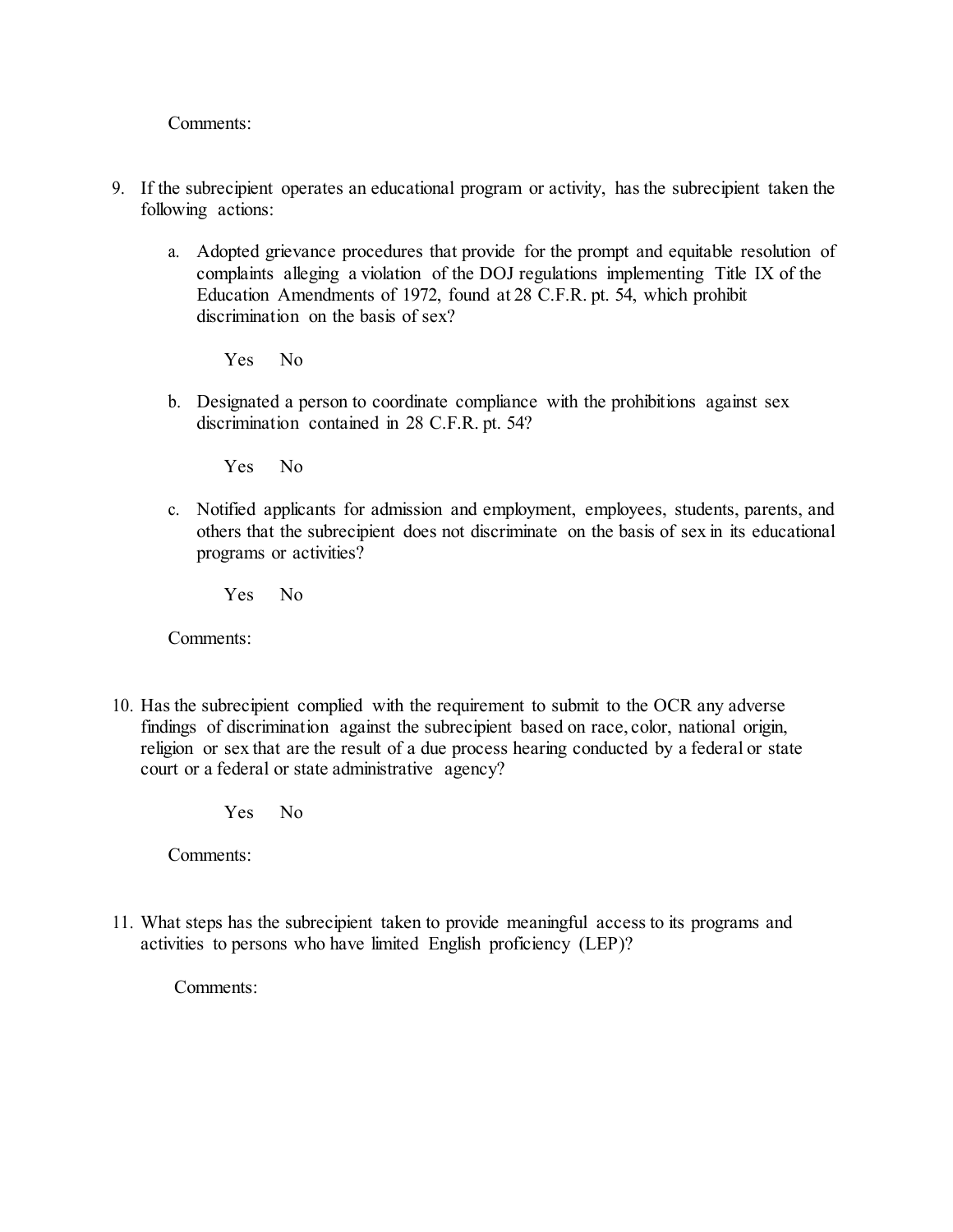12. Does the subrecipient have a written language-access policy on providing services to LEP persons?

Yes No

13. Does the subrecipient conduct any training for its employees on the requirements of applicable federal civil rights laws?

Yes No

**Comments** 

14. Does the subrecipient provide federally funded services to eligible beneficiaries regardless of religion, a religious belief, a refusal to hold a religious belief, or a refusal to attend or participate in a religious practice?

Yes No

- 15. If the subrecipient engages in explicitly religious activities, does the subrecipient:
	- a. Separate the explicitly religious activities in either time or location from the federally funded activities?

Yes No

b. Ensure that participation in the explicitly religious activities is voluntary for participants in the federally funded program?

Yes No

Comments:

16. If the subrecipient receives funding under VAWA or from OVW, does the subrecipient serve male victims of domestic violence, dating violence, sexual assault, and stalking?

Yes No

Comments: